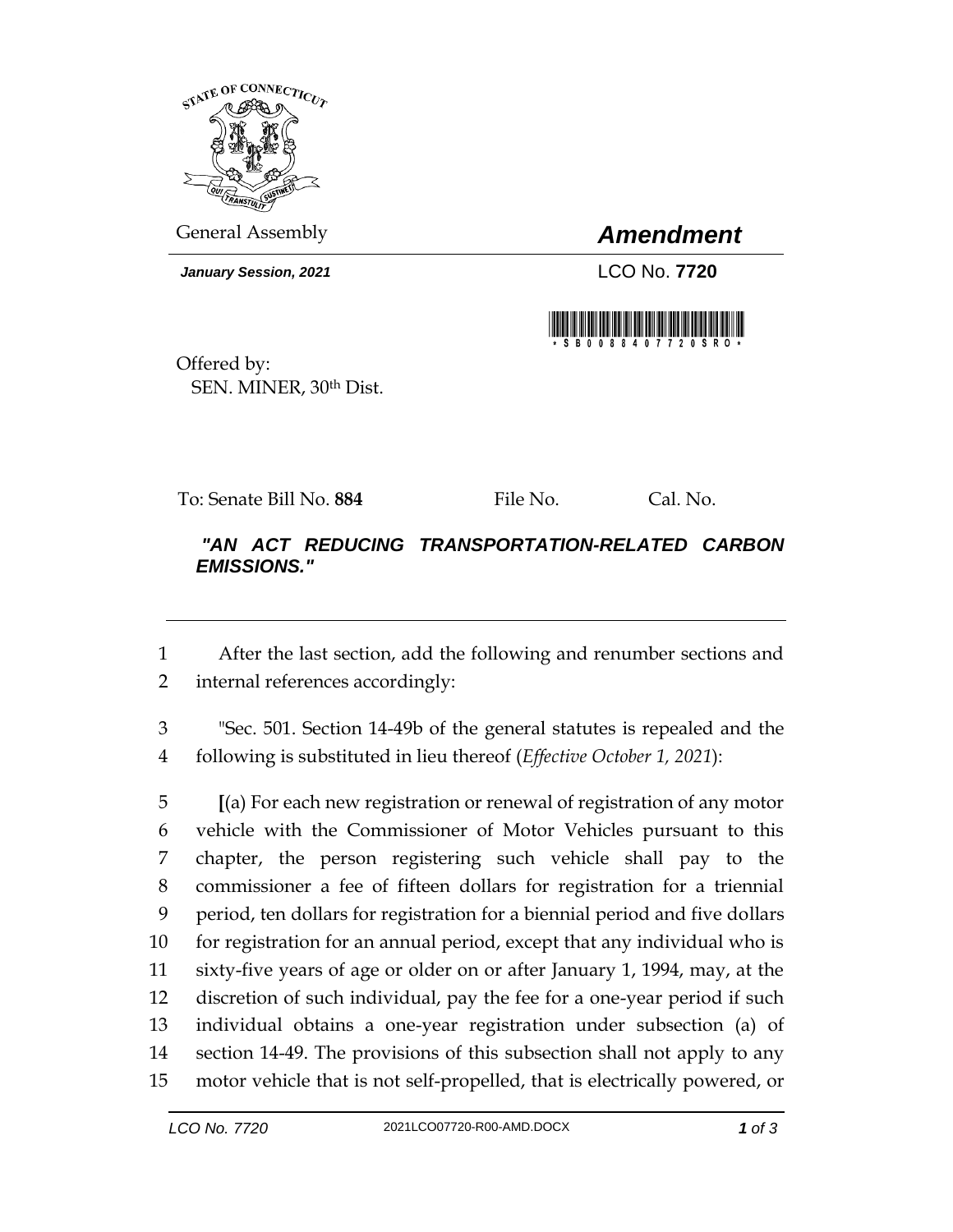that is exempted from payment of a registration fee. This fee may be identified as the "federal Clean Air Act fee" on any registration form provided by the commissioner. Payments collected pursuant to the provisions of this section shall be deposited as follows: (1) Fifty-seven and one-half per cent of such payments collected shall be deposited into the Special Transportation Fund established pursuant to section 13b-68, and (2) forty-two and one-half per cent of such payments collected shall be deposited into the General Fund. The fee required by this subsection is in addition to any other fees prescribed by any other provision of this title for the registration of a motor vehicle. No part of the federal Clean Air Act fee shall be subject to a refund under subsection (z) of section 14-49.**]**

 **[**(b)**]** For each new registration or renewal of registration of any motor vehicle with the Commissioner of Motor Vehicles pursuant to this chapter, the person registering such vehicle shall pay to the commissioner a fee of fifteen dollars for registration for a triennial period or ten dollars for registration for a biennial period for the following registration types: Passenger, motorcycle, motor home, combination or antique. Any person who is sixty-five years or older and who obtains a one-year registration renewal under section 14-49 for such registration type shall pay five dollars for the annual registration period. The provisions of this subsection shall not apply to any motor vehicle that is not self-propelled or that is exempted from payment of a registration fee. This fee shall be identified as the "Passport to the Parks Fee" on any registration form provided by the commissioner. Payments collected pursuant to the provisions of this subsection shall be deposited in the Passport to the Parks account established pursuant to section 23- 15h. The fee required by this subsection is in addition to any other fees prescribed by any other provision of this title for the registration of a motor vehicle. No part of the "Passport to the Parks Fee" shall be subject to a refund under subsection (z) of section 14-49."

This act shall take effect as follows and shall amend the following sections: